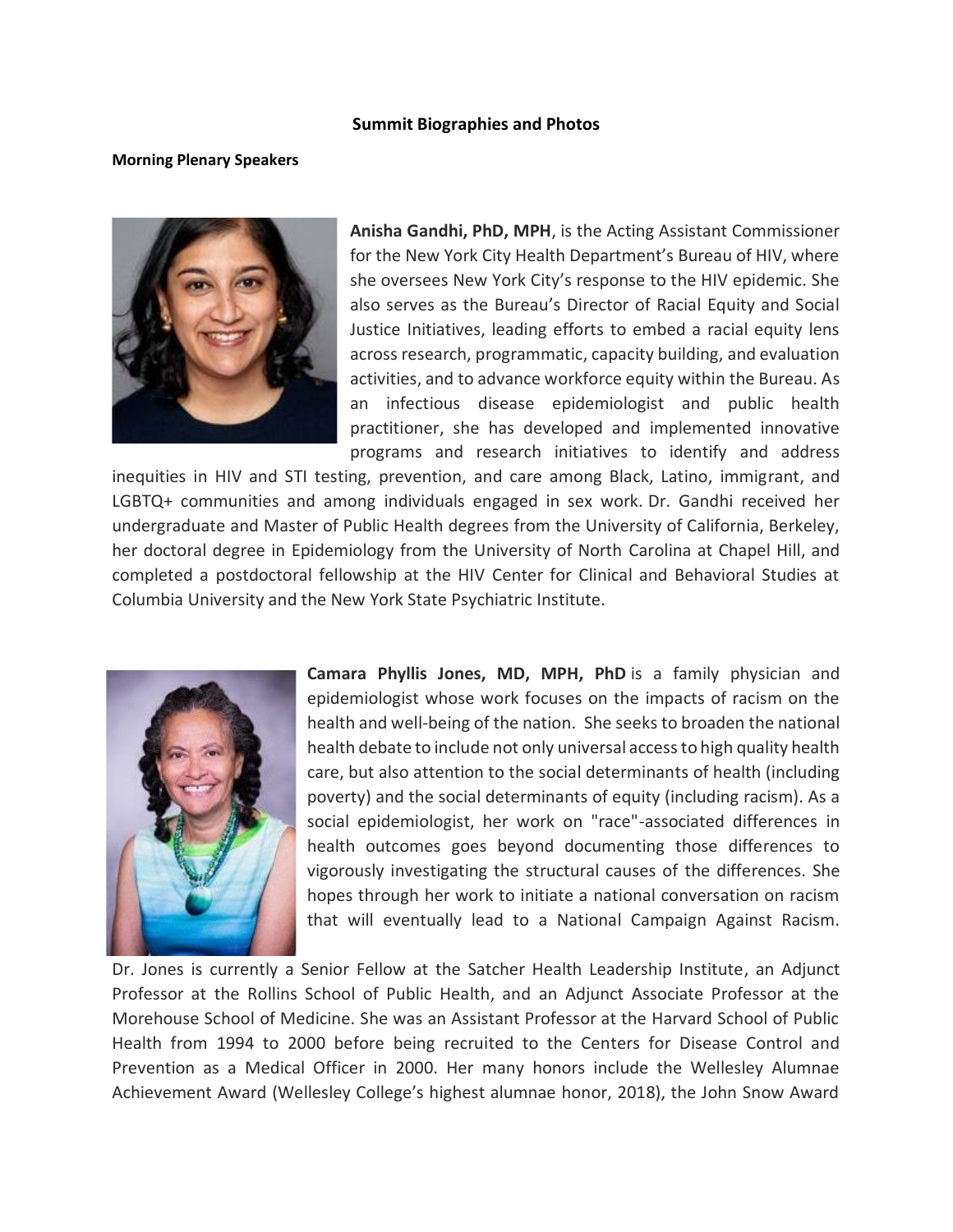("for distinguished service to the health of the public through outstanding contributions to epidemiology," Epidemiology Section, American Public Health Association, 2011) and the Chanchlani Global Health Research Award (McMaster University, 2019). Dr. Jones received her BA in Molecular Biology from Wellesley College, her MD from the Stanford University School of Medicine, and both her Master of Public Health and her PhD in Epidemiology from the Johns Hopkins School of Hygiene and Public Health.

## **Afternoon Plenary Speakers**

"Across the Lifespan from Prevention to Aging" – Panel Discussion



**Gina Brown**, **MD,** is an obstetrician and gynecologist, joined the NIH Office of AIDS Research (OAR) as a medical officer to manage microbicides and women's and girl's research issues. Prior, she served as the chair of the NIH Office of AIDS Research Advisory Council (OARAC) for 2004 and has chaired the OAR Women and Girls working group. Dr. Brown also was the maternal-fetal specialist at the New York City Department of Health and Mental Hygiene and was an assistant professor of Clinical Obstetrics and Gynecology, at the College of Physicians and Surgeons, Columbia University. There she was a member of the Department of Maternal-Fetal Medicine at Columbia and

served as the women's health director of the Women and Children Care Center at Columbia Presbyterian Medical Center, a clinic that provides comprehensive care for HIV positive women and their families. At the Center, she also was a co-investigator for the Women and Infant's Transmission Study (WITS) and the Pediatric AIDS Clinical Trials Group (PACTG).

Dr. Brown is a graduate of Harvard University and Case Western Reserve University School of Medicine. She received her ob/gyn training at Harlem Hospital Center and completed fellowships in Maternal-Fetal Medicine and Surgical-Anesthesia Critical Care at the College of Physicians and Surgeons, Columbia University.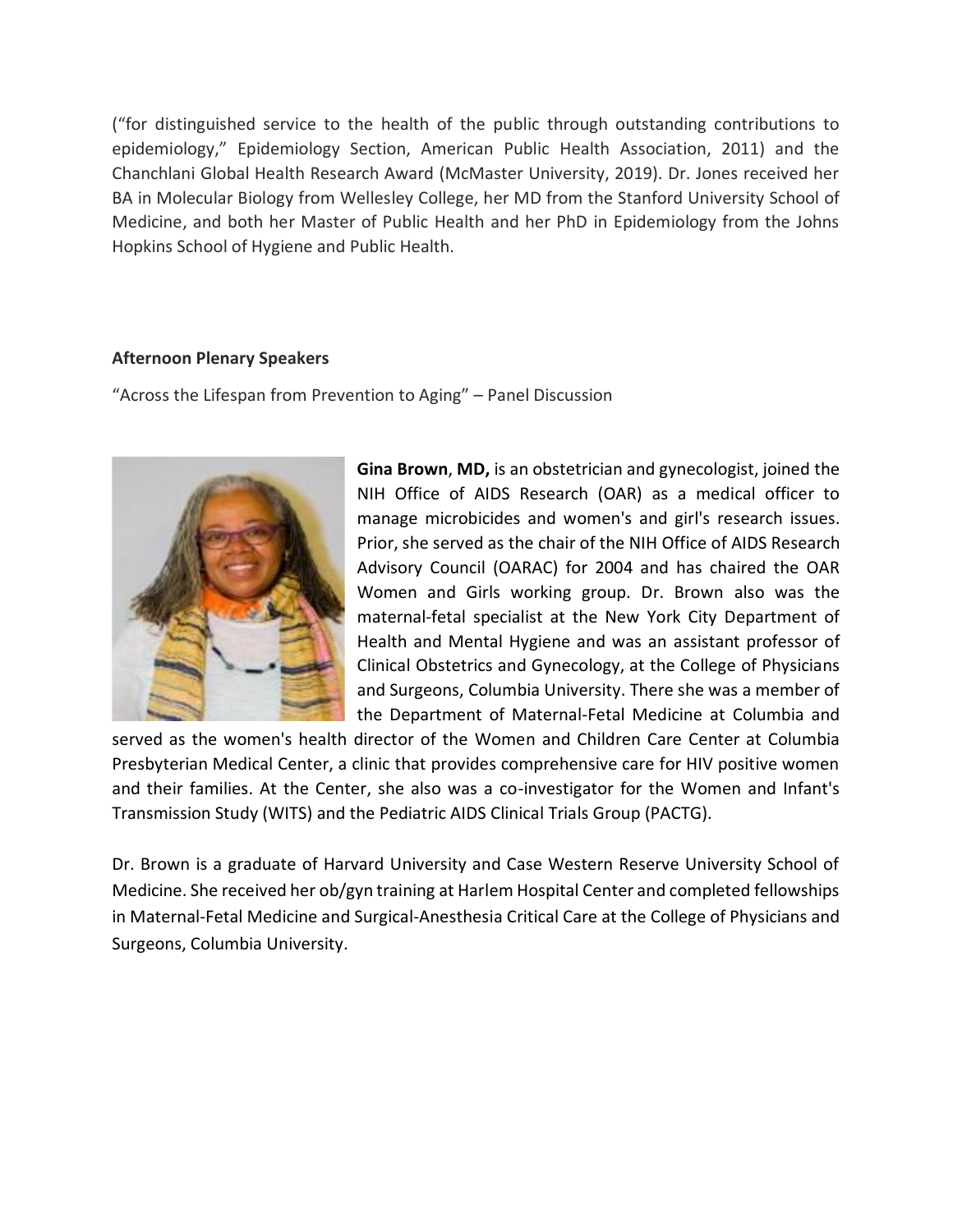

**Connie L. Johnson** is an author, inspirational speaker, community educator and long-term AIDS survivor. She is dedicated to eradicating negative HIV/AIDS related stigma and helping women and girls realize their optimum potential. Connie uses her voice as a blogger for *A Girl Like Me,* a blog sponsored by The Well Project. Connie began public speaking in 2009. Since then, she has graced stages around the world as the keynote speaker at numerous conferences and other HIV/AIDS

related events. In 2014, Connie developed a creative writing workshop, *HerStory* a workshop designed especially for women living with HIV/AIDS. She has since facilitated this workshop to hundreds of women across the nation. She is the author of *Beyond Measure*, a collection of autobiographical sketches that chronicle the lives of eight Kenyan women who are living with HIV/AIDS. Connie holds a Bachelor of Art in Child and Family Studies from Columbia College in Columbia, SC and Master of Art in Social Justice and Community Development from Loyola Chicago University.



**Raven Lopez** was born HIV-positive after her mother, HIV/AIDS advocate and care coordinator **Michelle Lopez**, was infected. Raven grew up knowing her status. The experience enabled her to gain her voice, sharing her experience on the *Oprah Winfrey Show,* at an AIDS Walk in 1999 at age 9, and through other outlets. The stigma she faced early in life, especially at school, was daunting. However, Lopez countered the ignorance with knowledge, as she explained to NBLCA's CEO, C. Virginia Fields**,** "Even though I got made fun of, bullied, food thrown on me, spit on, my hair cut, that still didn't stop me from educating my peers and letting people know that just because I have HIV doesn't make me less of a person or better than a person," Today, I'm a mother of a negative baby boy that is 4 year old. His father is negative and I live my life as any normal

person. HIV does not control me I control HIV!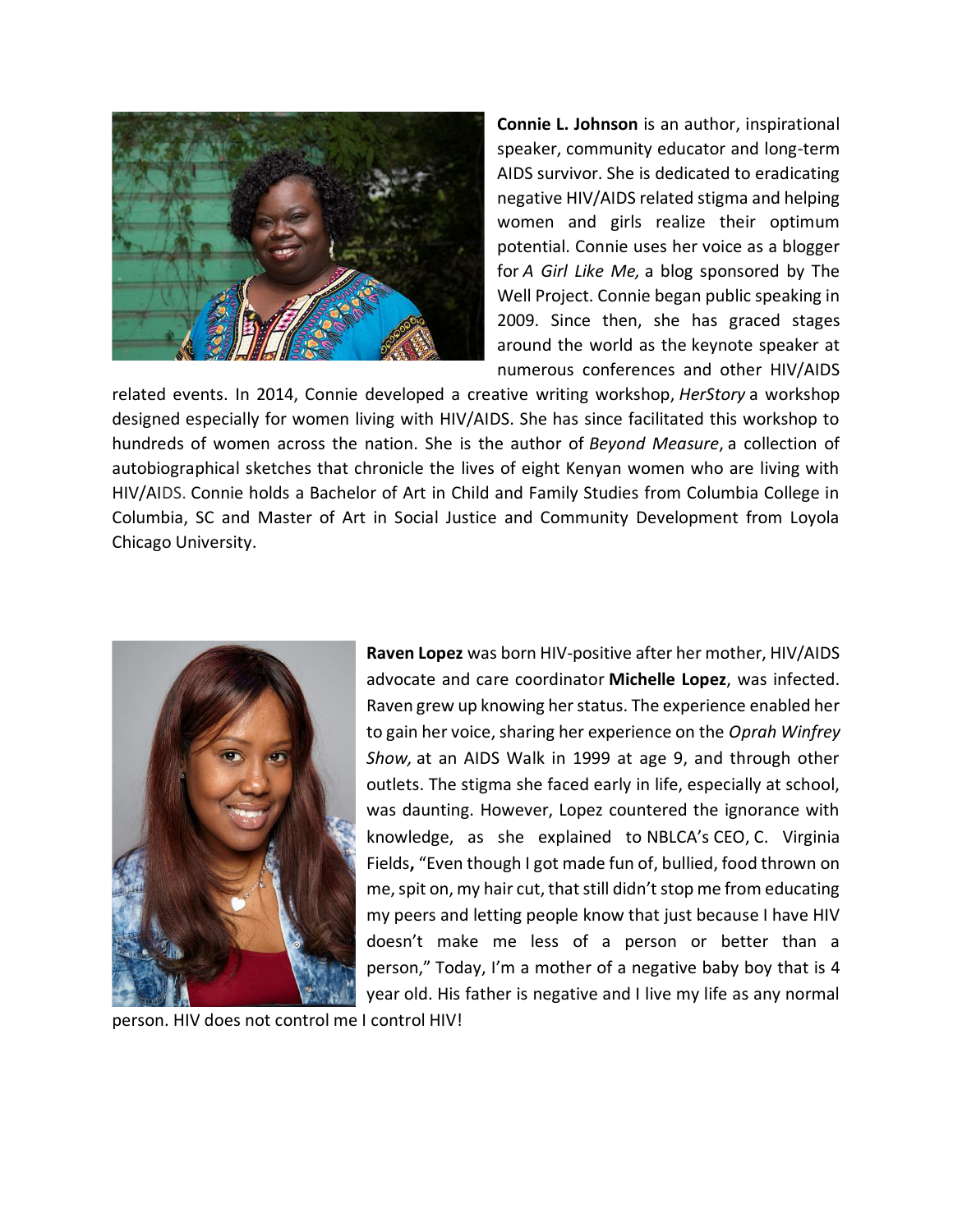

**Nala Toussaint** Brooklyn born with an Afro-Caribbean background, works to advance the social and economic wellbeing of African Descendants, with an urgent focus on queer, same-gender-loving people, transgender, and non-binary people, and ultimately the entire community. She has done extensive work as an outreach liaison, conducting safe sex intervention activities for youths & young adults, and coordinating educational and job development services at renowned LGBT public service organizations.

With a background in grassroots activism and community building, Nala works with organizations to spark impactful change through policy, activism, and education. Through shared humanity, she challenges notions of inclusivity and diversity to

expand gender, racial, and economic equity at the corporate and executive levels



**Waheedah Shabazz-El** is an African American Muslim woman and retired postal worker who was diagnosed with AIDS in 2003. She serves as a board member for Law Project of PA, Steering Committee Member for U=U and advisory board member for Sero-Project. She is employed by Phila FIGHT as its Goodwill Ambassador. Waheedah is a founding member of Positive Women's Network – USA. Currently Waheedah is the Interim Program Director for The Reunion Project where she is leading an HIV Long-Term Survivor Alliance. Waheedah's areas of expertise include HIV criminalization, Trans Justice, Faith and HIV, Women and girls living with HIV, Aging with HIV and Electoral Organizing.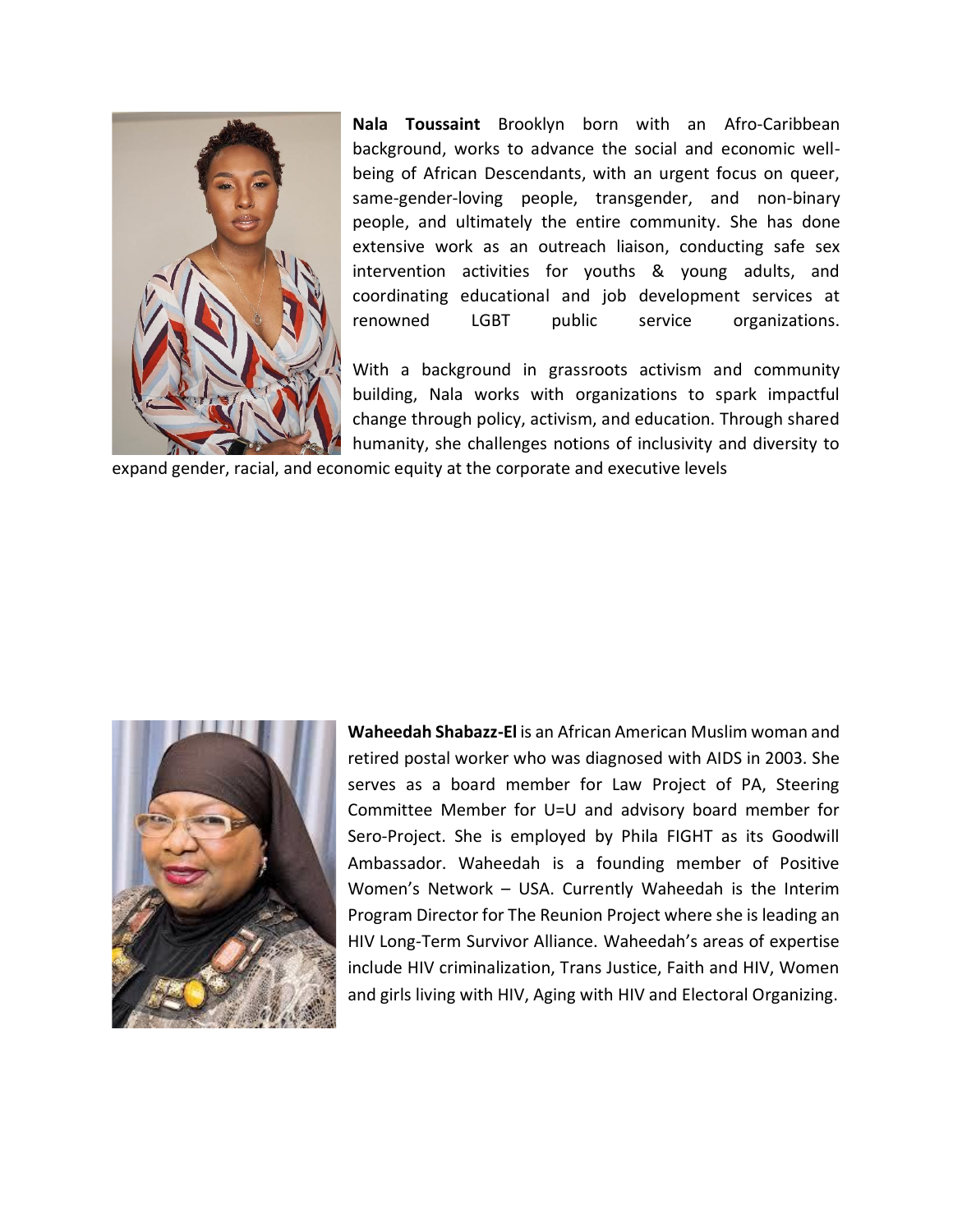## **SUMMIT HONOREES**



**Dawn Averitt** began working in the HIV/AIDS arena in 1993, after being diagnosed with HIV in 1988. In addition to being the mother of 3 daughters, she has founded two non-profit organizations, WISE (Women's Information Service and Exchange) in 1995 and The Well Project in 2002.

As a social justice advocate for people living with HIV and AIDS, Dawn also launched a think tank in 2003 now called the Women's Research Initiative on HIV/AIDS (WRI) which drives "more, better, faster" research in women. In the past 25+ years, she has developed programs to increase awareness, accelerate testing, provide access to treatment, disseminate information and expand clinical trials. Dawn has served on many national committees including two terms on the President's Advisory Council on HIV/AIDS (PACHA) from 2010-2015 during the Obama administration.



Lillibeth Gonzalez is a 65-year-old Latinx mother raised in the Lower East Side. She is the youngest of 4 and had to endure the loss of her 2 siblings due to AIDS related complications. With all the loss, she never imagined it would prepare her for what she would come to know that she too was diagnosed with AIDS approximately 3 decades ago. Lillibeth was determined to take a leadership role and pass the information on to Women and Girls living with HIV and the vulnerable HIV population.

Lillibeth works at GMHC as a Community Health Educator for the past 14 years. She is the Creator of the group "Thriving at 50 and Beyond" for people living with HIV and Aging. She received an award from Mayor Bill de Blasio for her work in

the Spanish Positive Living Workshop. HIV has given her a purpose to LIVE and inspire others to self-care and longevity.